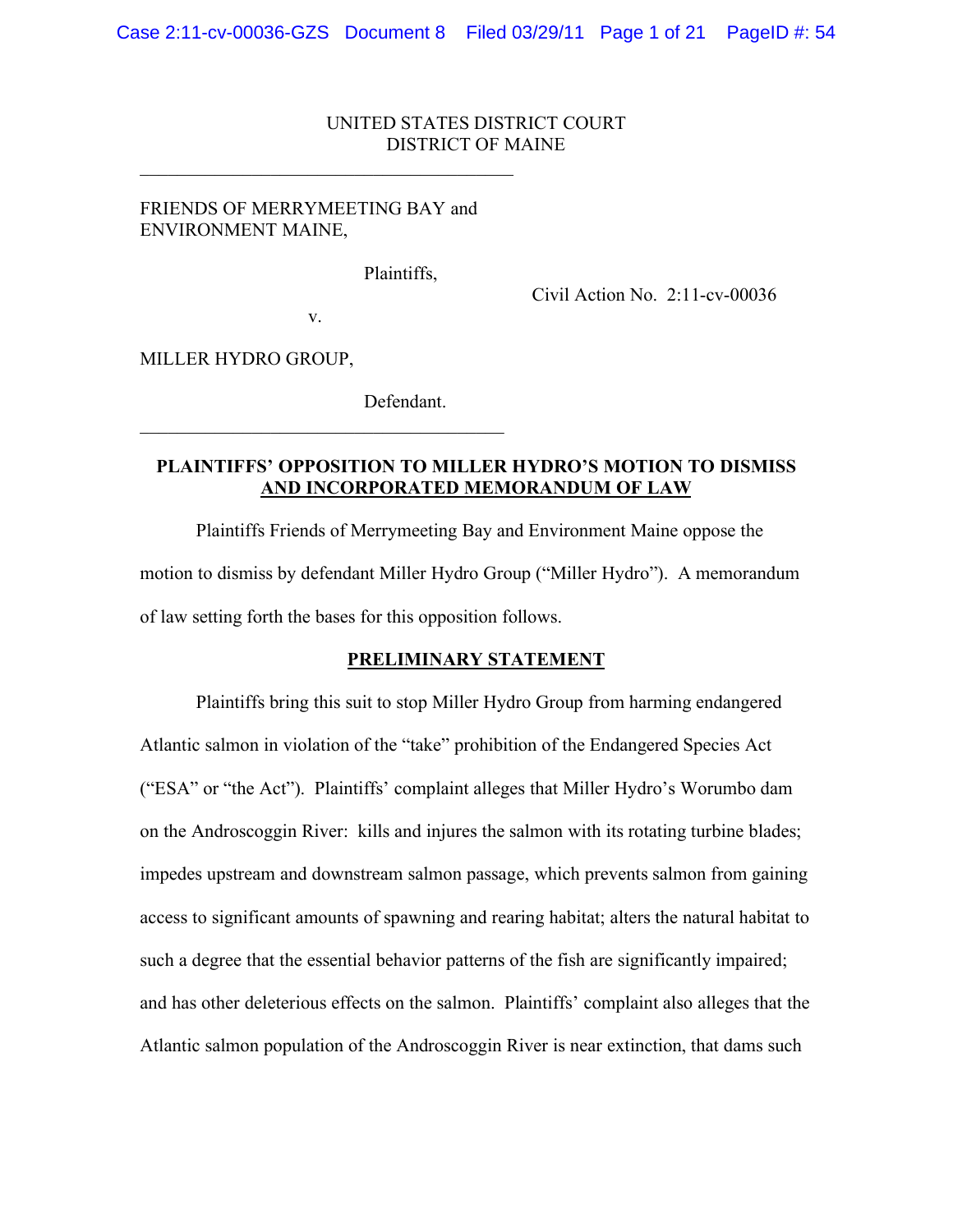as Miller Hydro's are a significant cause of the salmon's current peril, and that immediate measures are needed to protect the remaining salmon from the effects of these dams.

Miller Hydro denies none of these allegations in its motion to dismiss. Instead, it urges this Court to decline to hear the case. Despite the ESA's clear grant of jurisdiction to the district courts to entertain suits to "enforce any … provision" of the Act, 16 U.S.C.  $\S 1343(g)(1)$ , Miller Hydro argues that this Court lacks jurisdiction. The company bases this argument on two flawed propositions: first, that only the National Marine Fisheries Service ("NMFS") and the United States Fish and Wildlife Service ("USFWS") (collectively, the "Services") have the authority to determine whether a "take" has occurred; and second, that the true focus of Plaintiffs' suit must thus be the federal government's implementation of the ESA, and not Miller Hydro's ongoing violation of the ESA. This view of the law is fundamentally inconsistent with the language and structure of the statute, and has been rejected by the Court of Appeals for the First Circuit and other courts.

Plaintiffs have sued Miller Hydro, and not the federal government, because it is Miller Hydro, and not the federal government, whose Androscoggin River dam is harming endangered Atlantic salmon. (Indeed, in their formal statement listing the Androscoggin salmon population as endangered under the ESA, the Services declared the river's dams to be a "significant threat" to the population's survival.) This Court has jurisdiction over this case under the plain terms of the ESA, and it should not hesitate to exercise that jurisdiction to save this historic and imperiled species.

2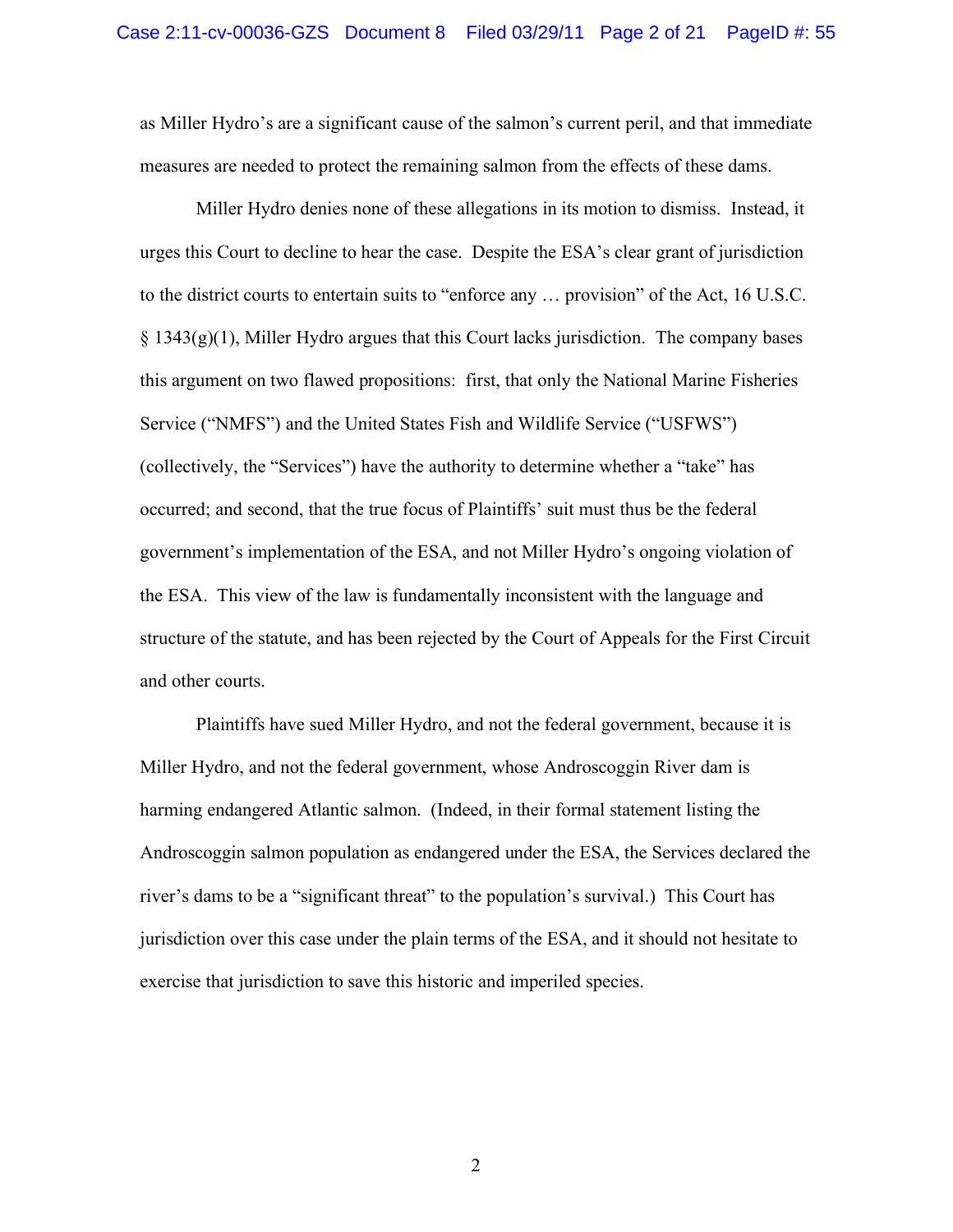#### **STANDARD OF REVIEW**

Although it does not differentiate its arguments between the two, Miller Hydro brings its motion to dismiss under both Fed. R. Civ. P. 12(b)(1) and 12(b)(6). For Rule 12(b)(1) motions adjudicated on the pleadings, courts "take as true all well-pleaded facts in the plaintiffs' complaints, scrutinize them in the light most hospitable to the plaintiffs' theory of liability, and draw all reasonable inferences therefrom in the plaintiffs' favor." Fothergill v. United States, 566 F.3d 248, 251 (1st Cir. 2009), cert. denied, 130 S.Ct. 1892 (2010). Similarly, under Rule 12(b)(6) "[t]he factual allegations of the complaint are to be accepted as true, and all reasonable inferences that might be drawn from them are indulged in favor of the pleader." Gorski v. New Hampshire Dep't of Corrections, 290 F.3d 466, 473 (1st Cir. 2002). A case may be dismissed under Rule 12(b)(6) "only if it is clear that no relief could be granted under any set of facts that could be proved consistent with the allegations." Id. (citation and internal quotations omitted).

#### **PLAINTIFFS' "TAKE" CLAIM AGAINST MILLER HYDRO**

Citizens are authorized to commence a civil action to enjoin any person "alleged to be in violation of any provision" of the Act. 16 U.S.C.  $\S$  1540(g)(1).

#### **I. THE TAKE PROHIBITION**

Section 9 of the ESA makes it unlawful for any person to "take" an endangered species unless authorized to do so under the Act. 16 U.S.C. § 1538(a)(1) & (a)(1)(B). An "endangered species" is a species that has been so listed because it "is in danger of extinction throughout all or a significant part of its range." 16 U.S.C. § 1532(6).

The term "take" means, *inter alia*, to "kill," "harass," or "harm" a member of a protected species. 16 U.S.C. § 1532(19). By USFWS regulation, actions or omissions

3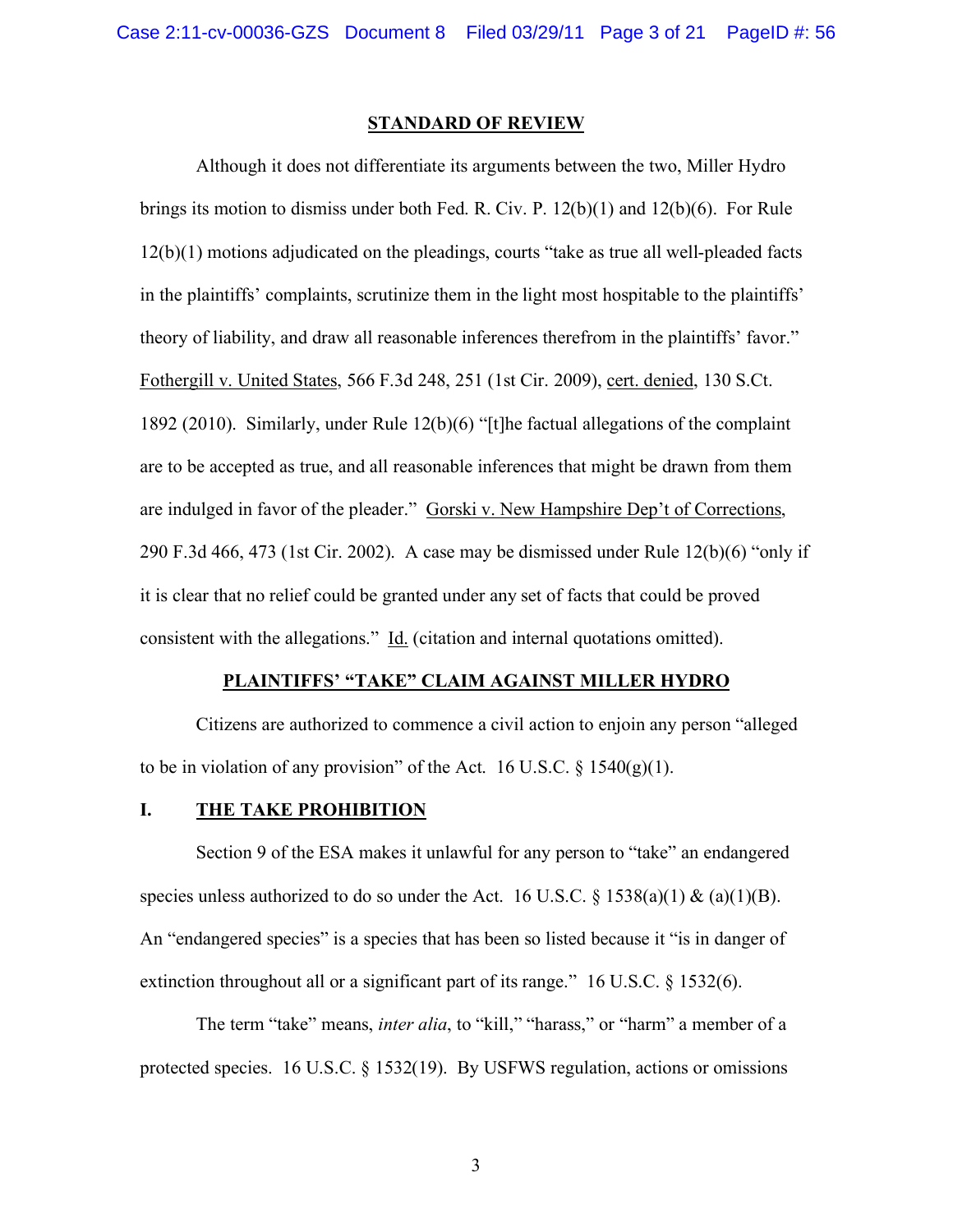will be found to "harass" an animal if they "significantly disrupt normal behavior patterns" such as "breeding, feeding, or sheltering," and will be found to "harm" the animal if they "actually kill[] or injure[] … by significantly impairing essential behavioral patterns, including breeding, feeding, or sheltering." 50 C.F.R. § 17.3. A NMFS regulation further defines "harm" as including habitat modification where a causal link is established between such modification and injury or death of a listed species. 50 C.F.R. § 222.102. In publishing that rule, NMFS listed the following among its examples of activities that may modify habitat and thus cause a take:

1. Constructing or maintaining barriers that eliminate or impede a listed species' access to habitat or ability to migrate;

\* \* \*

4. Removing or altering rocks, soil, gravel, vegetation or other physical structures that are essential to the integrity and function of a listed species' habitat;

\* \* \*

5. Removing water or otherwise altering streamflow when it significantly impairs spawning, migration, feeding or other essential behavior patterns; [and]

\* \* \*

7. Constructing or operating dams or water diversion structures with inadequate fish screens or fish passage facilities in a listed species' habitat …

64 Fed. Reg. 60,727, 60,730 (Nov. 8, 1999).

### **II. MILLER HYDRO'S TAKE OF ATLANTIC SALMON**

The allegations in Plaintiffs' complaint – which are not denied in the motion to

dismiss – plainly make out a case for illegal "take" against Miller Hydro.

Miller Hydro owns and operates Worumbo hydroelectric dam on the

Androscoggin River. Complaint ¶ 7. The Androscoggin River population of Atlantic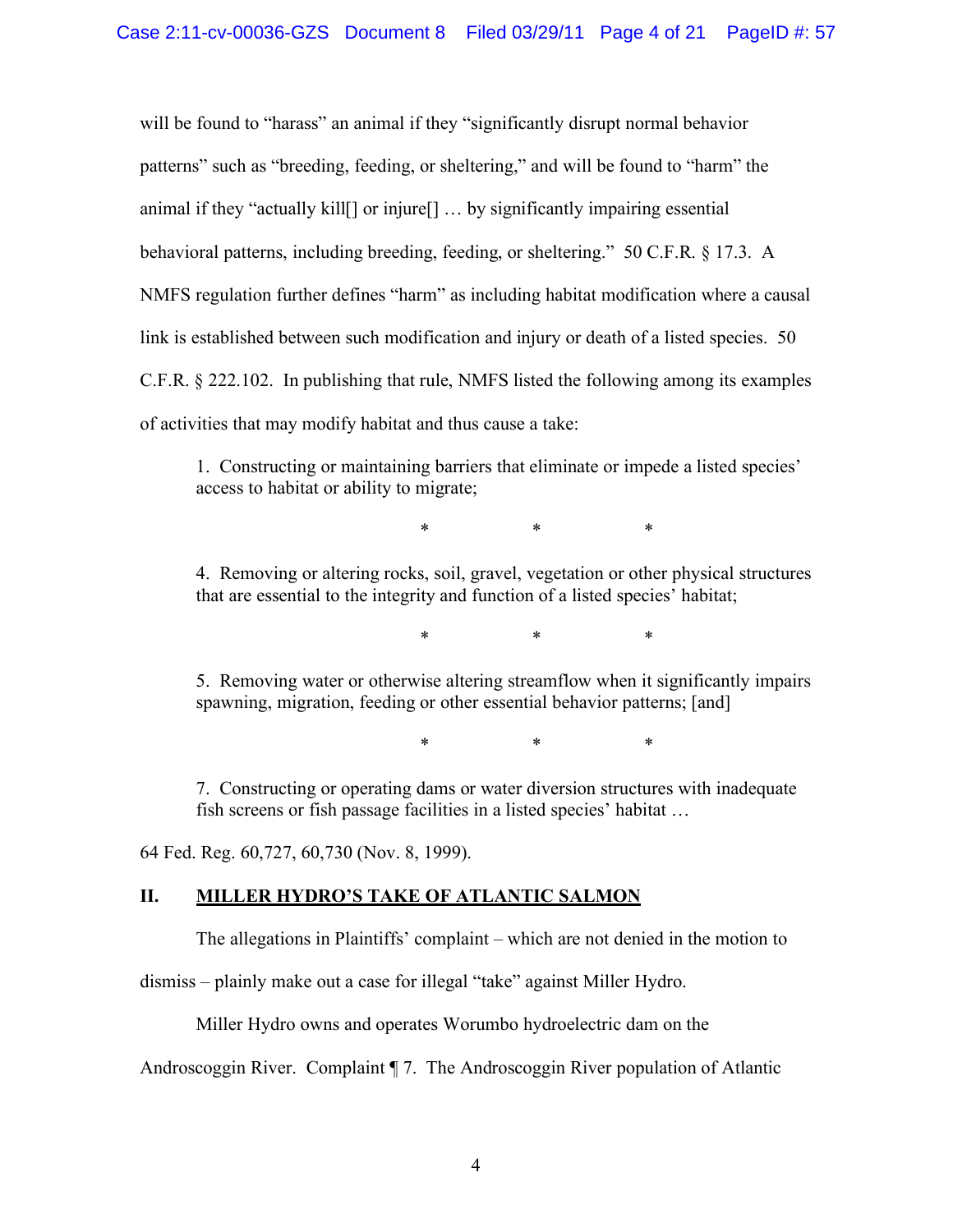salmon is listed as an "endangered species" under the ESA. Complaint  $\P$  16-17; 74 Fed. Reg. 29,344 (June 19, 2009). The portion of the Androscoggin River where Worumbo dam is located and the other portions of the river affected by the dam are part of the "critical habitat" for the endangered salmon (*i.e.*, the habitat is deemed "essential to the conservation of the species"). 16 U.S.C. § 1532(5)(A)(i); 74 Fed. Reg. 29,300 (June 19, 2009); Complaint ¶ 17.

Historically, the Androscoggin River, along with the neighboring Kennebec River, had the largest Atlantic salmon runs in the United States, estimated at more than 100,000 adults each year. Complaint ¶ 13. Now, according to recent annual surveys done by the Maine Atlantic Salmon Commission, the number of adult Atlantic salmon returning to the Androscoggin River each year is dangerously low. For example, only ten salmon returned in 2010. Complaint [13.

The complaint makes the following allegations regarding the adverse effects of Worumbo dam on Atlantic salmon:

a. The dam's turbines kill and injure out-migrating salmon when the salmon attempt to pass through them.

b. The dam severely limits upstream passage of salmon, preventing access to significant amounts of spawning and rearing habitat.

c. Facilities meant to allow the salmon to pass around or through the dam cause delays in passage, resulting in incremental losses of salmon smolts, pre-spawn adults, and adults.

d. The dam is a barrier to the migration of other fish whose presence is necessary for the salmon to complete their life cycle.

e. The dam adversely alters predator-prey assemblages, such as the ability of the salmon to detect and avoid predators.

f. The dam creates slow-moving impoundments in formerly freeflowing reaches. These altered habitats are less suitable for spawning and rearing of salmon and contribute to the dam's significant impairment of essential behavior patterns of the salmon. In addition, these conditions may favor non-native competitors at the expense of the native salmon.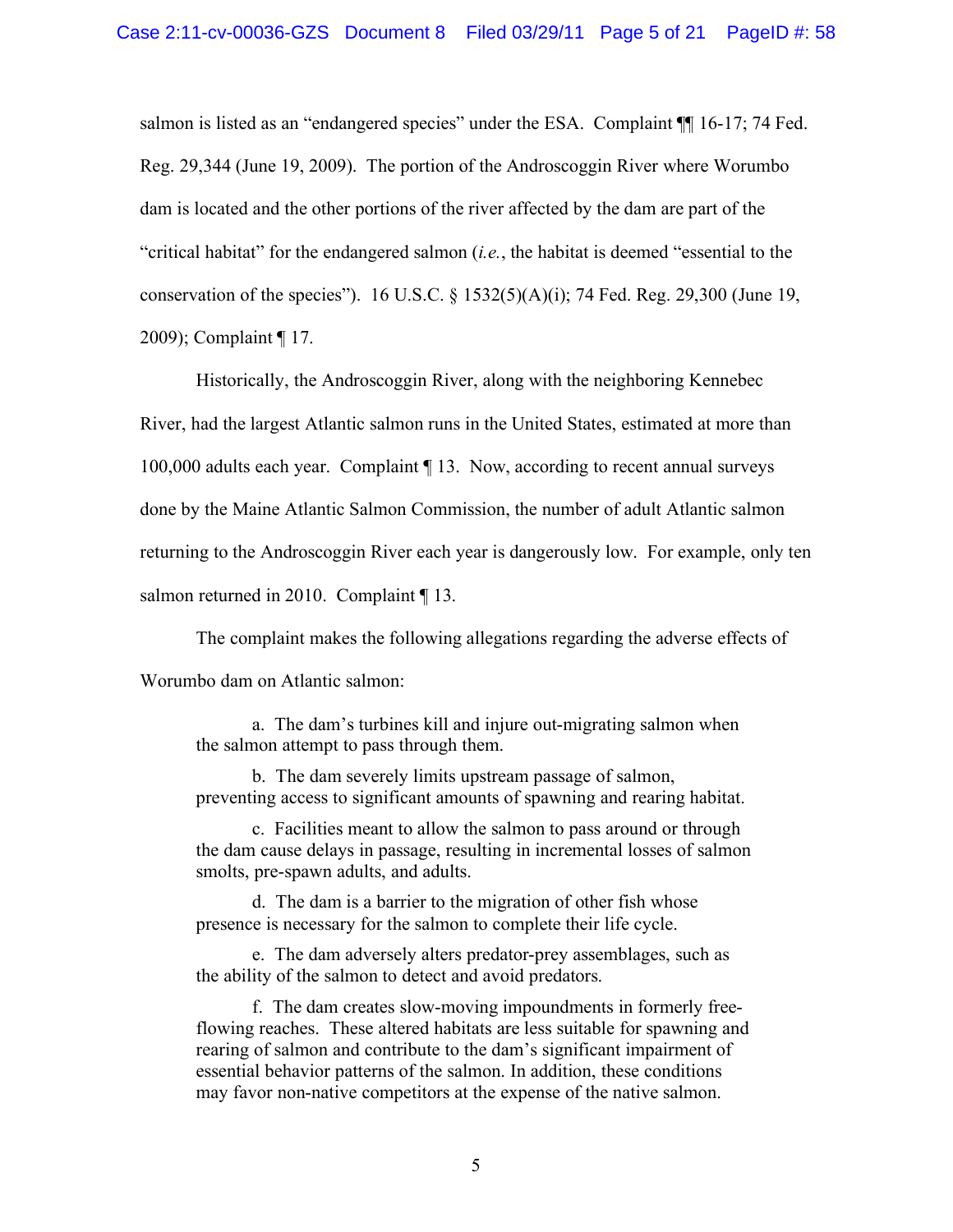g. The dam results in adverse hydrological changes, adverse changes to stream and river beds, interruption of natural sediment and debris transport, and changes in water temperature, all of which contribute to the dam's significant impairment of essential behavior patterns.

Complaint ¶ 24.

The substance of these allegations is supported by findings made by the Services themselves. In their decision to list the Androscoggin River population of Atlantic salmon as endangered, NMFS and USFWS found that dams play a major role in imperiling the salmon.

The National Research Council stated in 2004 that the greatest impediment to self-sustaining Atlantic salmon populations in Maine is obstructed fish passage and degraded habitat caused by dams … Dams are known to typically kill or injure between 10 and 30 percent of all fish entrained at turbines. With rivers containing multiple hydropower dams, these cumulative losses could compromise entire year classes of Atlantic salmon … [D]ams remain a direct and significant threat to Atlantic salmon."

74 Fed. Reg. at 29,362 (citation omitted); Complaint ¶ 26. The Services further noted that dams "are among the leading causes of both historical declines and contemporary low abundance" of Androscoggin River salmon, and that they "have led to a situation where salmon abundance and distribution has been greatly reduced, and thus the species is more vulnerable to extinction." 74 Fed. Reg. at 29,366-29,367 (citation omitted); Complaint ¶ 26. "Therefore," the Services concluded, "dams represent a significant threat to the survival and recovery" of the Androscoggin salmon population. 74 Fed. Reg. at 29,367; Complaint ¶ 26.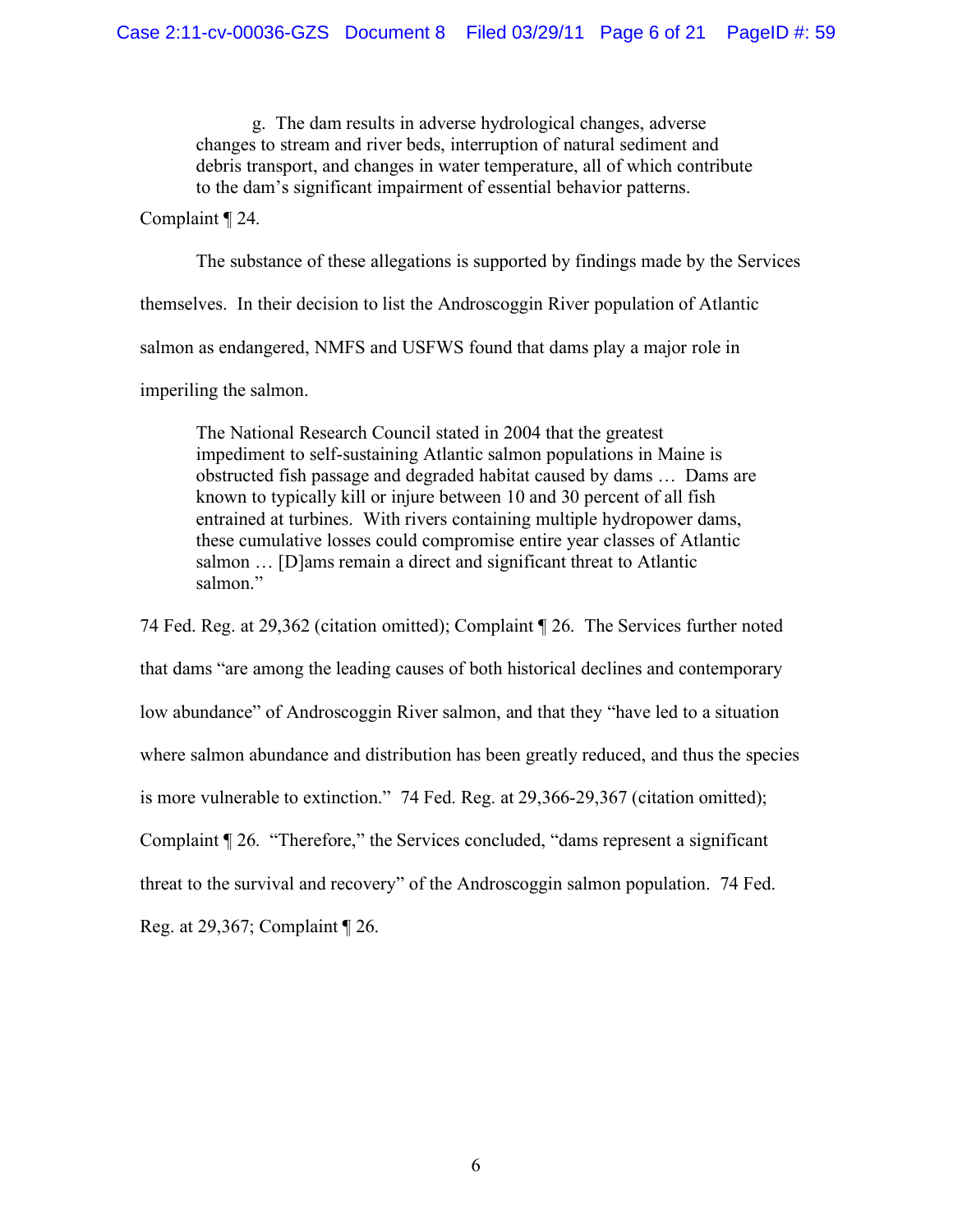#### **MILLER HYDRO'S PARTICIPATION IN INFORMAL CONSULTATION**

There are only three potential exemptions from the ESA's take prohibition. A take is allowed if authorized by (1) an incidental take permit ("ITP") issued by the Services under Section 10 of the ESA, 16 U.S.C. § 1539(a)(1)(B); (2) an incidental take statement ("ITS") issued by the Services under the Section 7 consultation process, 16 U.S.C. § 1536(o)(2); or (3) an exemption granted by the Endangered Species Committee made up of seven Cabinet-level members, 16 U.S.C. § 1536(e)-(p). Miller Hydro does not have authorization to take Atlantic salmon under any of these exemptions. Complaint  $\P\P 2, 25.$ 

However, apparently anticipating that its federal licensing agency, the Federal Energy Regulatory Commission ("FERC"), will eventually engage in formal "consultation" with the Services under Section 7 of the ESA, Miller Hydro has obtained FERC's approval to act as its "non-federal representative" in "informal consultation" with the Services.<sup>1</sup> Skancke Dec. Ex. 1 (submitted by Miller Hydro). One potential outcome of the formal consultation process, if it in fact begins, is the issuance of an incidental take statement to Miller Hydro, which would allow Worumbo dam to take a limited number of Atlantic salmon but would require that specified "reasonable and

<sup>&</sup>lt;sup>1</sup> Section 7 of the ESA directs federal agencies to ensure that the actions they take, including those they fund or authorize, do not jeopardize the existence of any listed species or adversely affect its critical habitat, 16 U.S.C. § 1536(a)(2), and further directs federal agencies to "consult with" the Services "on any prospective agency action at the request of, and in cooperation with, the prospective permit or license applicant" where the contemplated action is likely to affect a listed species,  $\underline{\text{id}}$ . § 1536(a)(3). Although Miller Hydro already has a license from FERC to operate Worumbo dam, the company presumably would apply to FERC for an amendment to its license, thus triggering the Section 7 consultation process. Informal consultation, in which Miller Hydro apparently is now engaged, is an "optional process" that is "designed to assist the Federal agency in determining whether formal consultation … is required." 50 C.F.R. § 402.13(a).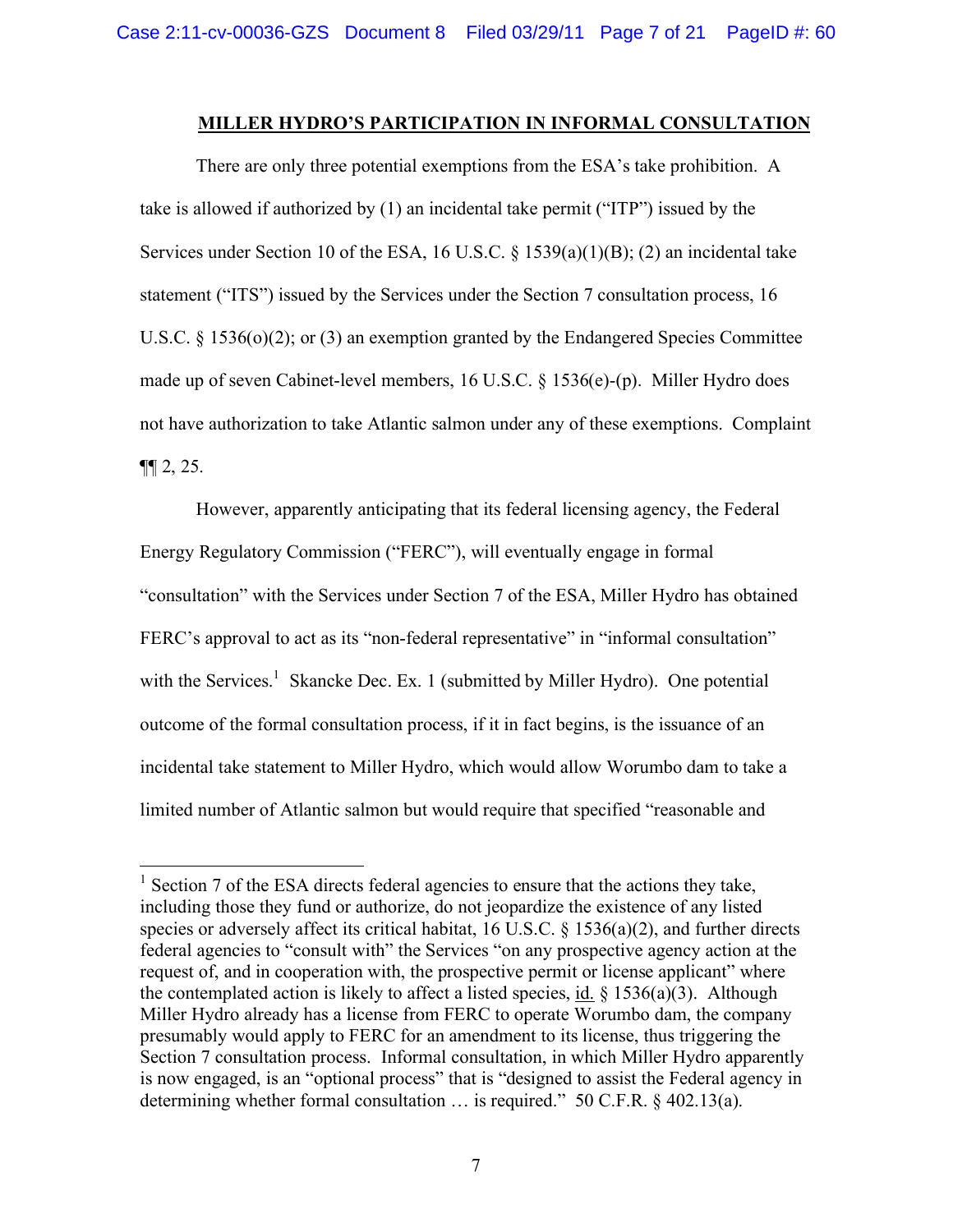prudent measures" be taken to "minimize" the harm to the salmon.<sup>2</sup> 16 U.S.C.  $\S$  $1536(b)(4)(ii)$ .

The availability of an ITS to Miller Hydro is far from certain. An ITS is authorized only where the activity in question is not likely to "jeopardize the continued existence" of the endangered species or to "result in the … adverse modification" of its critical habitat. 16 U.S.C. § 1536(a)(2) & (b)(4)(B). Section 7 does not authorize the issuance of an ITS (and Section 10 does not authorize the issuance of an ITP) if the Services find that the species' condition is too fragile to allow for a take of any magnitude. With a returning Androscoggin River salmon population in the low double digits, such a finding is a very realistic possibility here.

Miller Hydro now argues that its participation in this (presently informal) consultation process strips this Court of jurisdiction to adjudicate Plaintiffs' take claim. As a matter of law, Miller Hydro is wrong.

## **ARGUMENT**

## **I. THE COURT HAS JURSIDCTION OVER THIS LAWSUIT UNDER THE PLAIN LANGUAGE OF THE ESA.**

## **A. This Court Is Authorized To Determine Whether Miller Hydro Is Committing A Take Of Atlantic Salmon.**

The essence of Miller Hydro's argument is that this Court lacks the authority to

determine whether the company is committing a take, and that only the Services

 $2^2$  A take is considered "incidental" when the purpose of the activity is not to take an endangered species, but rather to conduct some otherwise lawful activity that incidentally results in a take. 16 U.S.C.  $\S$  1539(a)(1)(B) (regarding incidental take permits); 50 C.F.R. § 402.02 (regarding incidental take statements). Presumably, Worumbo dam's take of salmon would be deemed incidental because the purpose of the dam is not to take salmon but to generate electrical power and its operation is an otherwise lawful activity.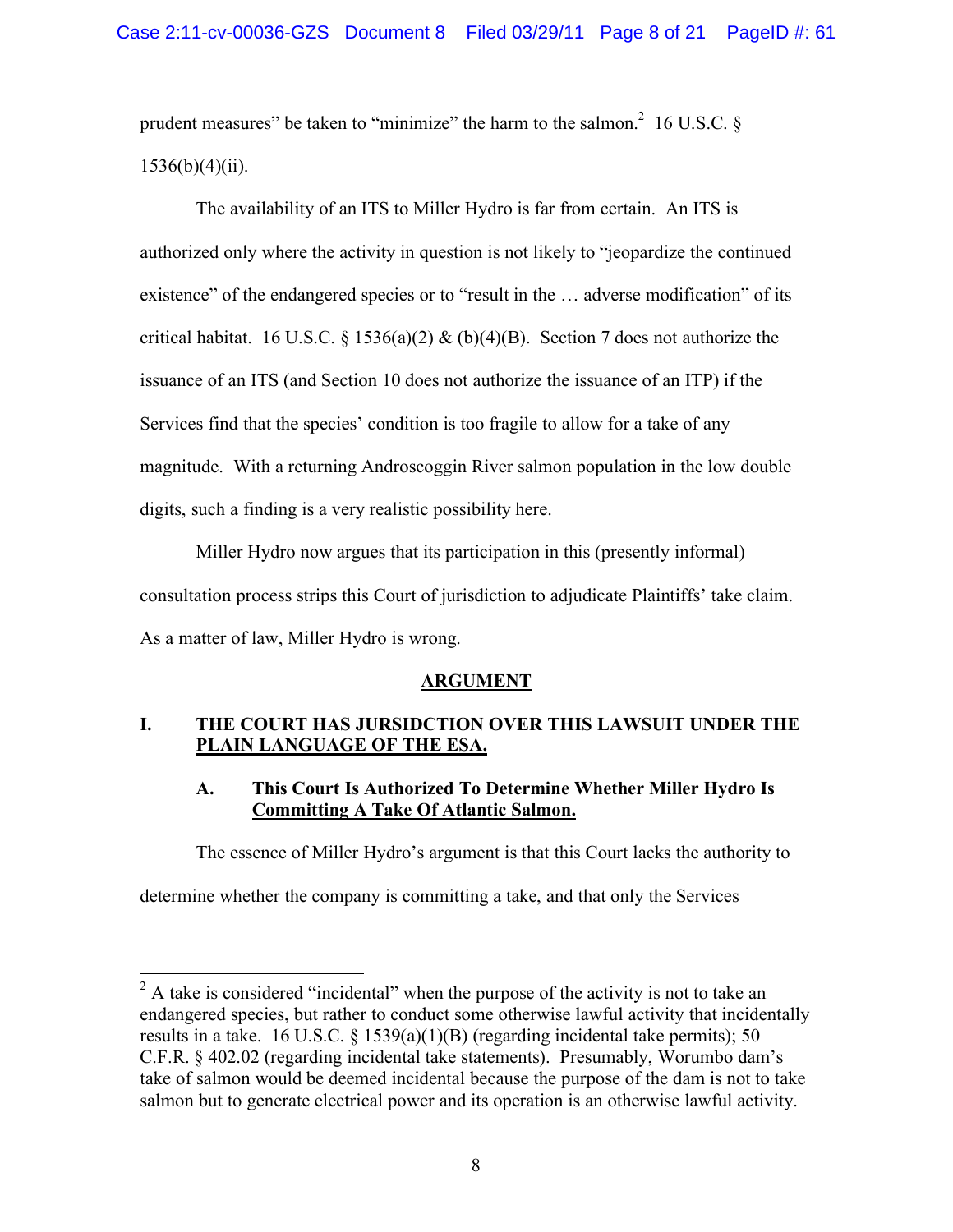(especially in the course of Section 7 consultation) may make that determination.<sup>3</sup> The language and structure of the statute demonstrate otherwise.

Section 9 of the ESA contains a flat prohibition against committing a take: "it is unlawful for any person subject to the jurisdiction of the United States to … take any [endangered] species." 16 U.S.C. § 1538(a)(1)(B). Under Miller Hydro's erroneous view of the ESA, however, takes would be *allowed* until barred by the Services. Thus, Miller Hydro's argument runs, it may kill an unlimited number of Atlantic salmon now with impunity, and only later, if the Services conclude after formal consultation that a take is occurring, must the company halt the take or implement measures to reduce the size and impact of that take (assuming the Androscoggin salmon have not by then become extinct). This is akin to a person without a driver's license arguing that he can legally drive a car now because he has scheduled a driver's license test with the Bureau of Motor Vehicles for some point in the future. If he flunks the test, he would argue, he will stop driving then.

Nothing in the Act supports this nonsensical interpretation. The definition of "take" in the ESA is unequivocal: it means "to harass, harm, pursue, hunt, shoot, wound, kill, trap, capture, or collect, or to attempt to engage in any such conduct." 16 U.S.C. § 1532(19). Determining whether a take is occurring involves a straightforward analysis of whether the activity in question falls within the statutory definition. Had Congress wanted instead to limit the definition of a take to those activities *which the Services* 

 $3$  See, e.g., Defendant Miller Hydro Group's Motion to Dismiss ("MTD") at 10 ("[the] consultation process … is a necessary prerequisite to identifying the appropriate method for a facility's compliance with the ESA"); 16 ("the question of whether operation of a dam results in a taking of Atlantic salmon … was **expressly** assigned to federal agencies by Congress under the ESA") (bold in original).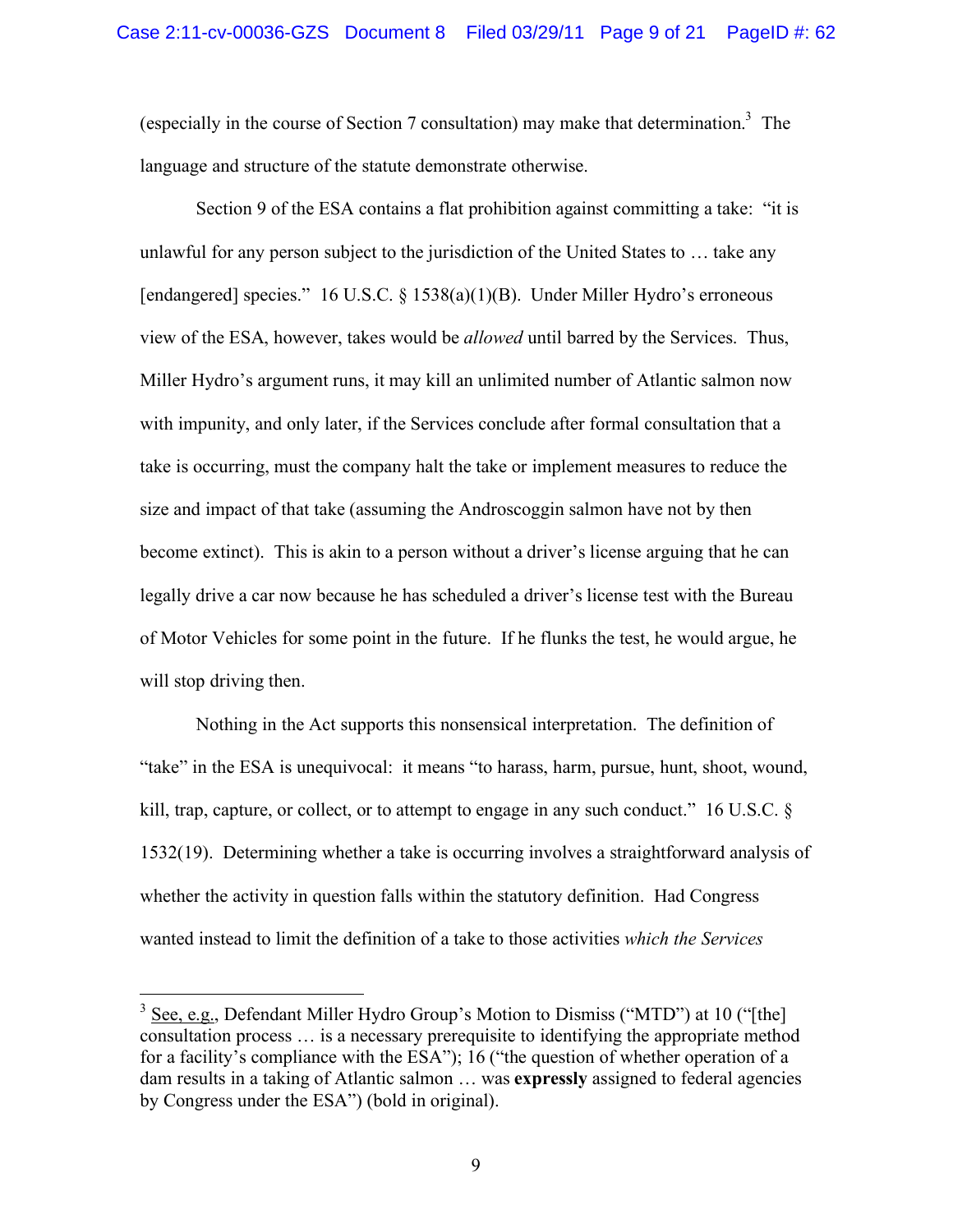*determine* to be a take, it could easily have done so. Similarly, as discussed above, the statute specifies three clearly delineated exemptions from the take prohibition. Had Congress wanted to also include *participation in section 7 consultation* among the situations qualifying for an exemption, it could easily have done so.

Moreover, there is nothing in the citizen suit provision of the Act that prevents a district court from adjudicating whether a take is occurring. That section grants "jurisdiction" to the district courts both to "enforce" the provisions of the Act against any party alleged to be in violation thereof and to "order" the Services to carry out their duties in implementing the Act. 16 U.S.C.  $\S$  1540(g)(1). Miller Hydro's argument would write the first of these grants of jurisdiction out of the Act, thus limiting those who seek to restrain unlawful takes to the recourse of mounting an Administrative Procedure Act ("APA") appeal to a decision of the Services – and then only if Section 7 consultation has been pursued and brought to completion. See MTD at 11 (suggesting that Plaintiffs "must await final agency action and then pursue their claims under the [APA]").

Again, Congress *could* have drafted the ESA in this fashion, but did not. Rather, the Act specifies that federal government activity precludes the commencement of a citizen enforcement suit only in two limited situations: where the Services have already commenced a penalty action against the alleged violator, or where the United States is already prosecuting a criminal action against the violator. 16 U.S.C. § 1540(g)(2)(ii) & (iii). Otherwise, the grant of jurisdiction to the federal courts is unaffected by ongoing or anticipated administrative proceedings.

Accordingly, the First Circuit has recently held that a pending application for an incidental take permit – the statutory analogue to the incidental take statement – does not

10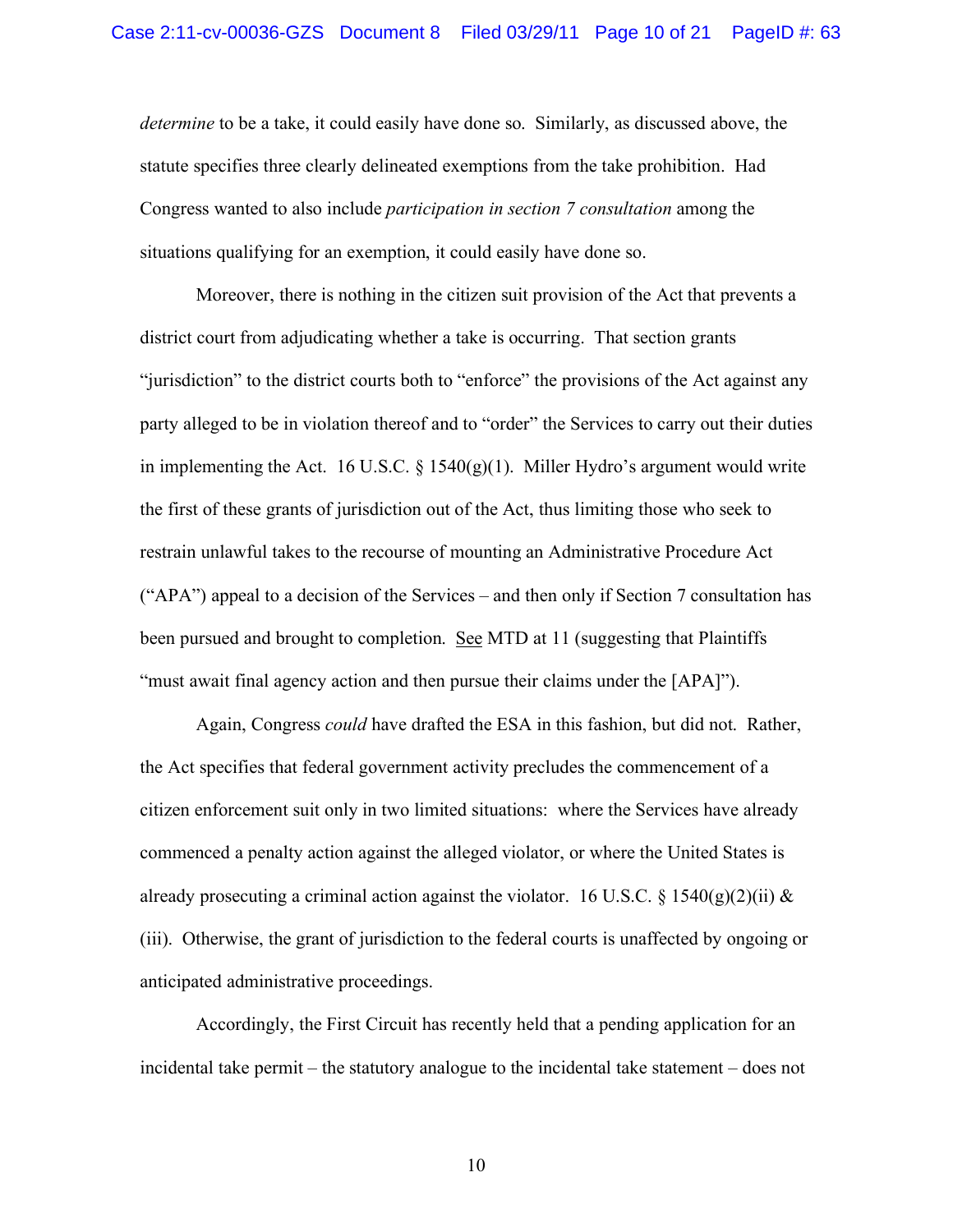prevent the district courts from exercising jurisdiction in a citizen suit to determine whether an unlawful take is occurring in the interim.

Nothing in the statutory language about ITPs constrains the power of the federal judiciary. Similarly, *nothing in the citizen suit provision purports to subordinate judicial remedies to the ITP process*. The provision simply states that "[t]he district courts shall have jurisdiction … to enforce any … provision or regulation, or to order the Secretary to perform such act or duty," at issue in a citizen suit. 16 U.S.C. § 1540(g)(1). *There is no reason to think that while Congress intended for FWS to consider the facts as to whether species-wide harm would be done before it can issue an ITP, it intended to preclude a federal judge from considering the same facts*.

Animal Welfare Institute ("AWI") v. Martin, 623 F.3d 19, 28-29 (1st Cir. 2010)

(emphasis added; footnote omitted) (State of Maine liable for illegally taking endangered Canada lynx through its trap licensing program, even though ITP application to authorize take was pending); see also Loggerhead Turtle v. Volusia County Council, 896 F. Supp. 1170, 1177 (M.D. Fla. 1995) (court in ESA citizen suit held it was "not divested of jurisdiction over this case simply because" defendant "filed an application for an incidental take permit"), rev'd on other grounds, 148 F.3d 1231 (11th Cir. 1998). Similarly, courts have adjudicated citizen suit take claims where the conduct at issue was also the subject of Section 7 consultation. See Strahan v. Roughead, 2010 U.S. Dist. LEXIS 123636 (D. Mass. Nov. 22, 2010) (take claim against the Navy for killing endangered whales during training operations adjudicated on merits despite pendency of Section 7 process); Alabama v. United States Army Corps of Eng'rs, 441 F. Supp 2d 1123 (N.D. Ala. 2006) (take claim against the Corps of Engineers for killing endangered mussels by decreasing water flow through dam adjudicated on merits even though Corps was in process of Section 7 consultation with USFWS); cf. United States Public Interest Research Group ("USPIRG") v. Atlantic Salmon of Maine, 215 F. Supp. 2d 239 (D. Me.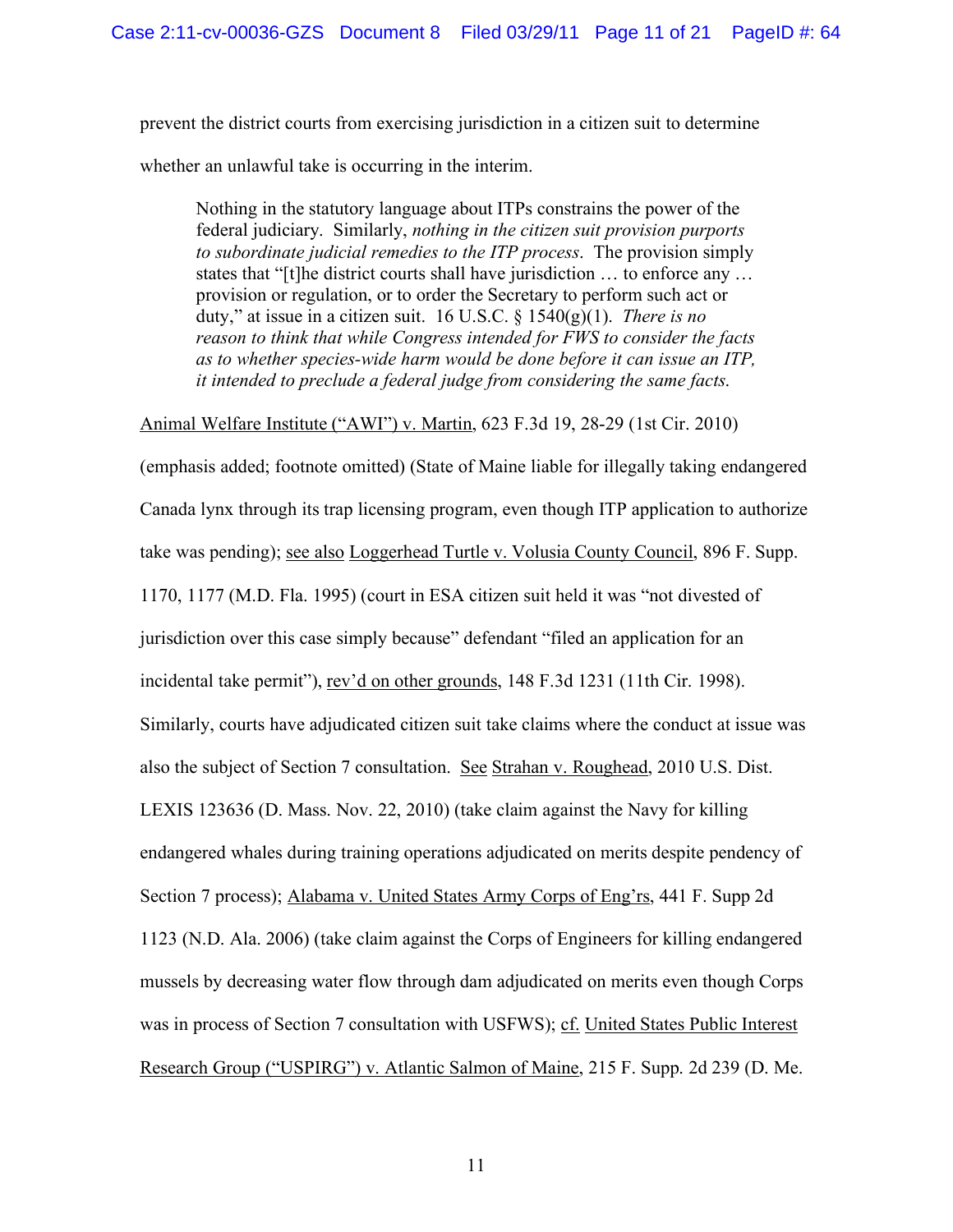2002), aff'd, 339 F.3d 23 (1st Cir. 2003) (under Clean Water Act, discharger liable for discharging pollutants into the ocean without a permit even though its permit application was pending).

Rather than cite, much less discuss, these cases, Miller Hydro relies instead on Bennett v. Spear, 520 U.S. 154 (1997), a case that did not involve a claim of illegal take. In Bennett, the Supreme Court held that a developer seeking to challenge a biological opinion issued by the Services must proceed under the APA rather than under the ESA's citizen enforcement provision. The ESA provision, noted the Court, "is a means by which private parties may enforce the substantive provisions of the ESA against regulated parties – both private parties and the Government agencies – but is not an alternative avenue for judicial review of the Secretary's implementation of the statute." 520 U.S. at 173. In the instant case, Plaintiffs invoke the citizen suit provision for precisely the purpose endorsed by the Court: to enforce a "substantive provision" of the ESA (the take prohibition) against a "regulated party" (Miller Hydro). In an attempt to avoid the logical conclusion that this case is therefore a proper use of the ESA citizen suit provision, Miller Hydro concocts a fiction: that the *real* subject of the action is a challenge to the Services' implementation of the Act (despite the fact that the complaint does not name the Services as defendants, makes no allegations against them, and seeks no relief from them). $4$ 

<sup>&</sup>lt;sup>4</sup> In arguing that Plaintiffs' "real objective" is to have this Court, rather than the Services, administer the Section 7 consultation process, Miller Hydro focuses on that portion of Plaintiffs' prayer for relief that asks that the company be required to "prepare a [biological assessment] according to a specified schedule." See MTD at 5, 12; Complaint Relief Request (b). However, ordering one found to be in violation of the take prohibition to timely seek authorization through the "incidental take" process is a logical step toward remedying the violation, e.g., Animal Protection Institute v. Holsten, 541 F. Supp. 2d 1073, 1081 (D. Minn. 2008) (defendant ordered to submit an ITP application within 33 days), and leaves the administration of that process to the Services. Moreover,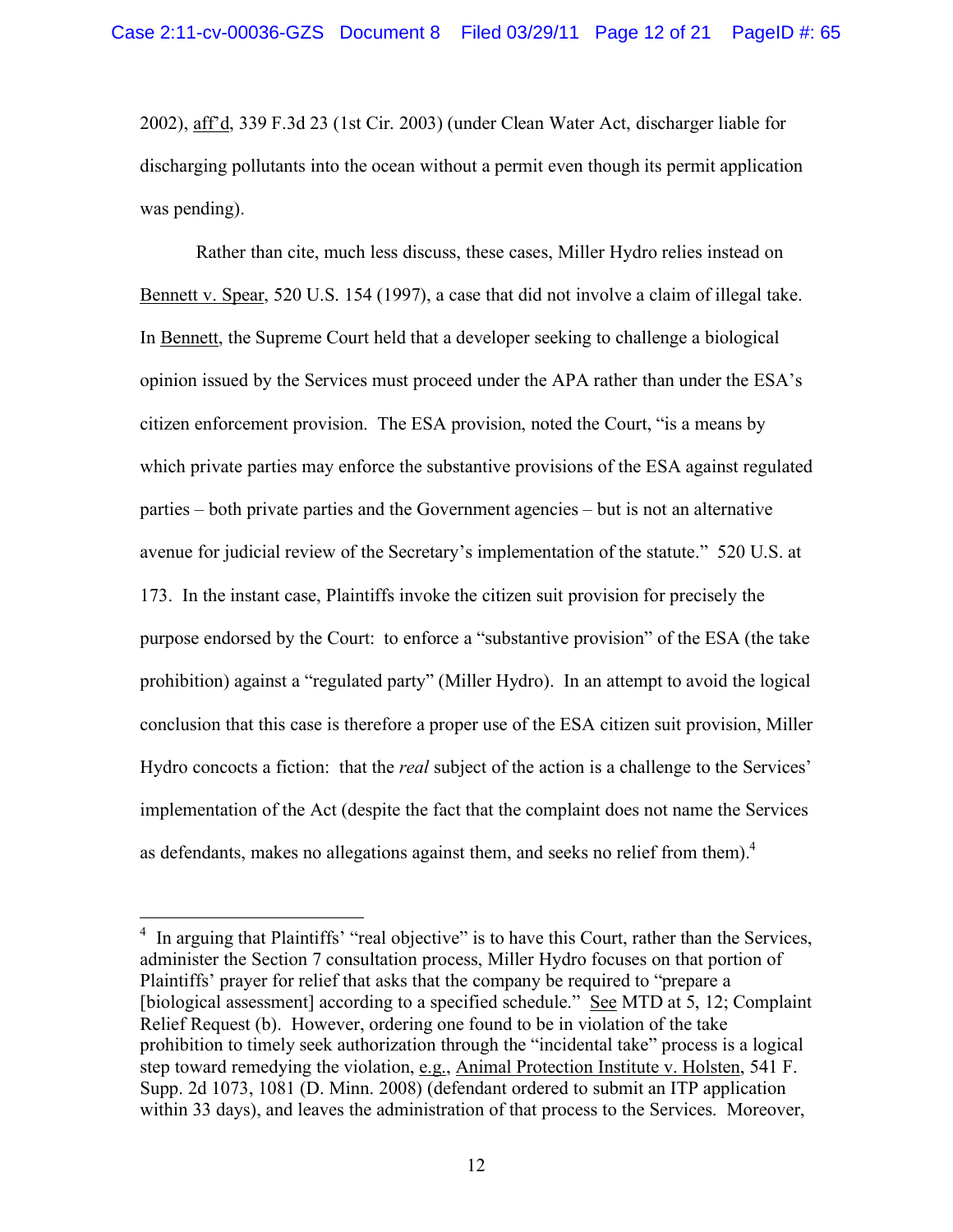A nearly identical argument was recently rejected by the District of Massachusetts in Strahan v. Roughead, 2010 U.S. Dist. LEXIS 123636. There, the plaintiff sued the Navy for its alleged take of endangered whales during training exercises. In moving to dismiss for lack of subject matter jurisdiction, the Navy invoked Bennett v. Spear and argued that the plaintiff must wait until NMFS takes final action under section 7 of the ESA, and then appeal that determination under the APA. The court disagreed, and declined to dismiss the case:

The instant action is not analogous to **Bennett** on this point. In contrast to the type of suit prohibited by Bennett, the instant action does not challenge the Secretary of the Interior's administration of the ESA, but rather the alleged violations of the Navy, a regulated agency. Specifically, Strahan alleges that the Navy's operation of "a fleet of just under a thousand vessels" in the Federally Protected Whales' marine habitat "routinely kills, injures, harms, harasses and otherwise unlawfully takes" Federally Protected Whales, alters their habitat, and impedes their life activities, all in violation of the "take" prohibition of Section 9.

2010 U.S. Dist. LEXIS 123636, at \*21.

 $\overline{a}$ 

Similarly, the Court has jurisdiction here to determine whether Miller Hydro is committing an unlawful take of Atlantic salmon at Worumbo dam.

# **B. The Case Is Ripe For Adjudication.**

Miller Hydro also contends that this Court lacks jurisdiction because the case is

not ripe for review. A claim is ripe if (1) it is fit for judicial decision and (2) hardship

would ensue if the court withholds jurisdiction. Stern v. United States Dist. Court, 214

F.3d 4, 10 (1st Cir. 2000). These criteria are easily satisfied here.

Miller Hydro ignores the other aspects of this prayer for relief, which request that company be ordered to "prevent Atlantic salmon from swimming into operating turbines," and to "implement other appropriate measures to comply with the ESA's take prohibition," relief that has nothing to do with the Section 7 process. Complaint Relief Request  $(b)(1) & (2)$ .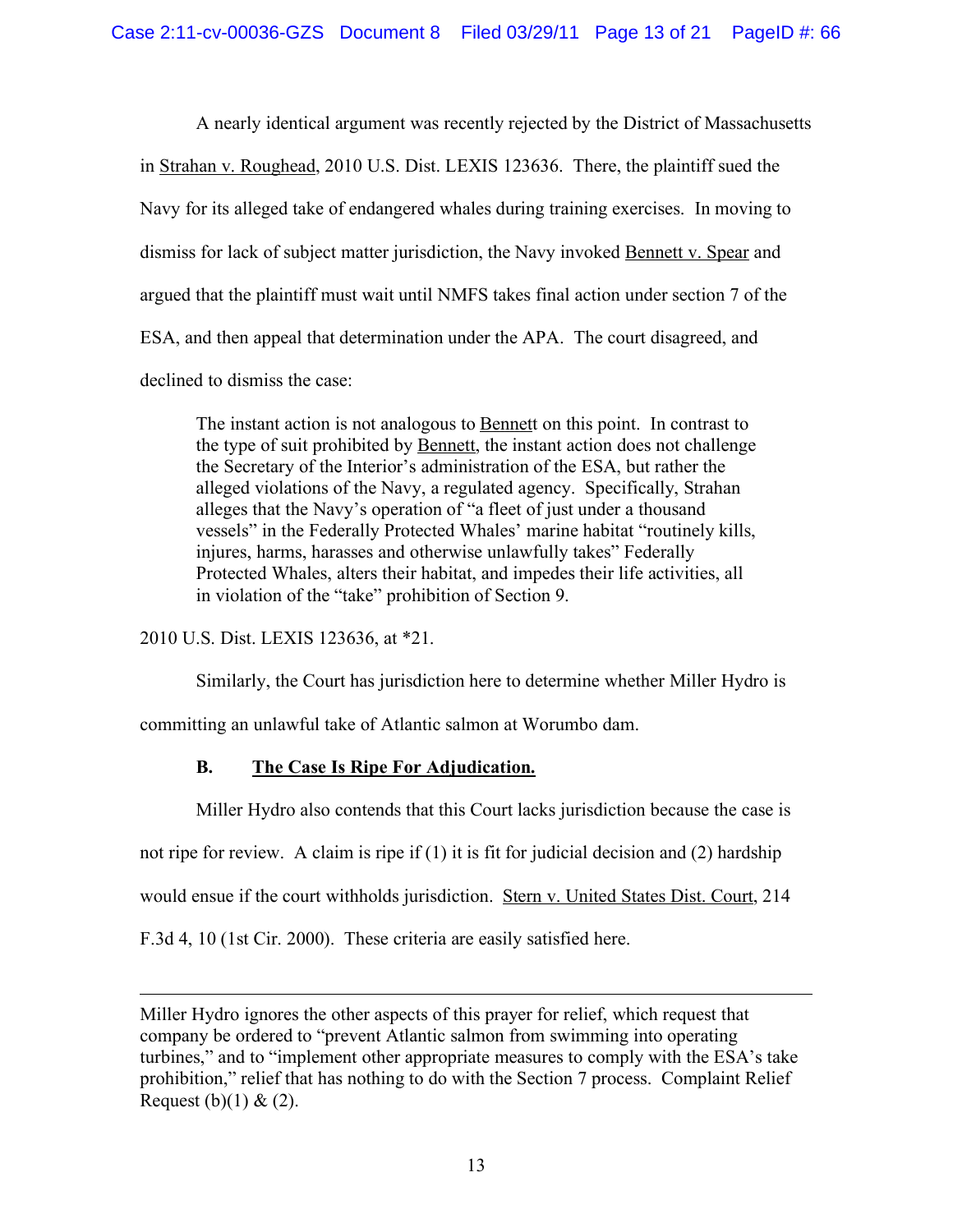A claim is fit for judicial decision when it is based "on an application of historical facts to the law." Downeast Ventures v. Washington County, 2005 U.S. Dist. LEXIS 32649, at \*26 (D. Me. Dec. 12, 2005) (claim by alleged property owner that county wrongly seized its property was ripe even though contemporaneous state case could have resolved questions regarding ownership of the property). If instead the claim is based on "anticipated events and injury" that are "remote," it is not ripe. Ernst  $& Young v.$ Depositors Econ. Protection Corp., 45 F.3d 530, 537, 540-41 (1st Cir. 1995) (cited by Miller Hydro) (claim unripe where a "stretched chain" of eight separate events, many of them "speculative," would have had to transpire before the harm alleged by plaintiffs would have occurred). Here, the facts underlying Plaintiffs' claim are neither remote nor contingent; they are happening now. The Complaint alleges that Worumbo dam *presently* kills and injures salmon and blocks their access to spawning and rearing habitat*.*

Miller Hydro suggests this case is not fit for judicial decision because it could become moot if the Services in the Section 7 process decide Miller Hydro is not committing a take. MTD at 14. This argument is simply a variation of Miller Hydro's flawed argument that this Court lacks jurisdiction under the ESA to determine whether a take is occurring.<sup>5</sup> Whether Miller Hydro is committing a take *now* is not contingent on what the Services may say later. In fact, it is Miller Hydro's suggestion that the Services might find no take is occurring, and not Plaintiffs' take claim, that is speculative. In listing the Androscoggin River salmon as endangered in 2009, the Services declared that "[d]ams are among the leading causes of both historical declines and contemporary low

<sup>&</sup>lt;sup>5</sup> It also makes little conceptual sense, as "mootness" is concerned with whether a controversy has *already* been resolved, while "ripeness" is concerned with whether a controversy is *not yet ready* for resolution.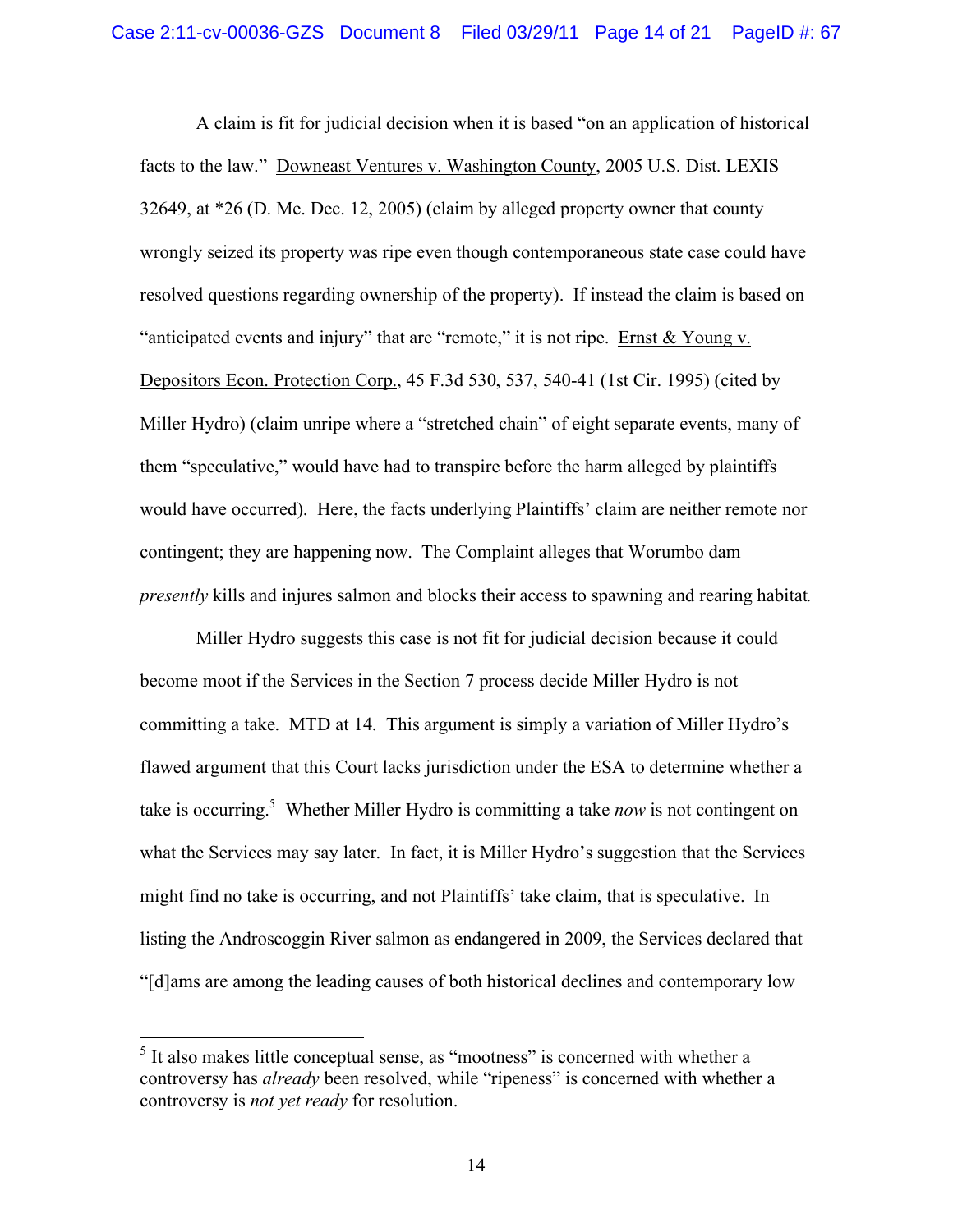abundance" and "represent a significant threat to [their] survival and recovery." See supra at 6. It is highly unlikely the Services would reverse themselves and conclude that Worumbo dam has no adverse effect on salmon. There is a greater likelihood the Services would find any level of take unacceptable and deny an ITS altogether.<sup>6</sup>

Nor would eventual issuance of an ITS render this case moot. To begin with, Plaintiffs are entitled to relief during the period Miller Hydro is committing a take without authorization. Holsten, 541 F. Supp. 2d at 1077 (rejecting argument that a citizen suit alleging take is moot because an incidental take permit may be issued later, and granting relief during pendency of ITP application). Moreover, federal courts have the equitable power in citizen enforcement cases to order remediation of past harm caused by illegal conduct; this is so even where the relief imposes requirements more stringent than those contained in an agency-issued permit. See generally USPIRG v. Atlantic Salmon of Maine, 339 F.3d 23, 30 (1st Cir. 2003) (upholding order imposing conditions to protect Atlantic salmon that were more stringent than those imposed by Clean Water Act discharge permit).<sup>7</sup> As the First Circuit has stated, "the remedying of past violations, so long as it does not reduce protection ordered by the agency, is a matter of district court

<sup>&</sup>lt;sup>6</sup> In any event, a decision by the Services that an ITS is not required would not immunize Miller Hydro from ESA Section 9 liability if this Court determines the company is currently taking salmon. Only compliance with an *issued* ITS shields a person from Section 9 liability. Cascadia Wildlands Project v. U.S. Fish & Wildlife Serv., 219 F. Supp. 2d 1142, 1148 (D. Or. 2002).

 $<sup>7</sup>$  I Ka'aina v. Kaua'I Island Util. Corp., 2010 U.S. Dist. LEXIS 101948 (D. Hawaii Sept.)</sup> 24, 2010), cited by Miller Hydro, suggested in dictum that issuance of an ITP could render a take claim moot. However, the court in that case offered no analysis of the mootness issue, and did not address either the many cases that have adjudicated take claims despite the pendency of ITP applications or Section 7 consultation, see supra at 10-12, or the availability of remediation as a remedy to redress past violations.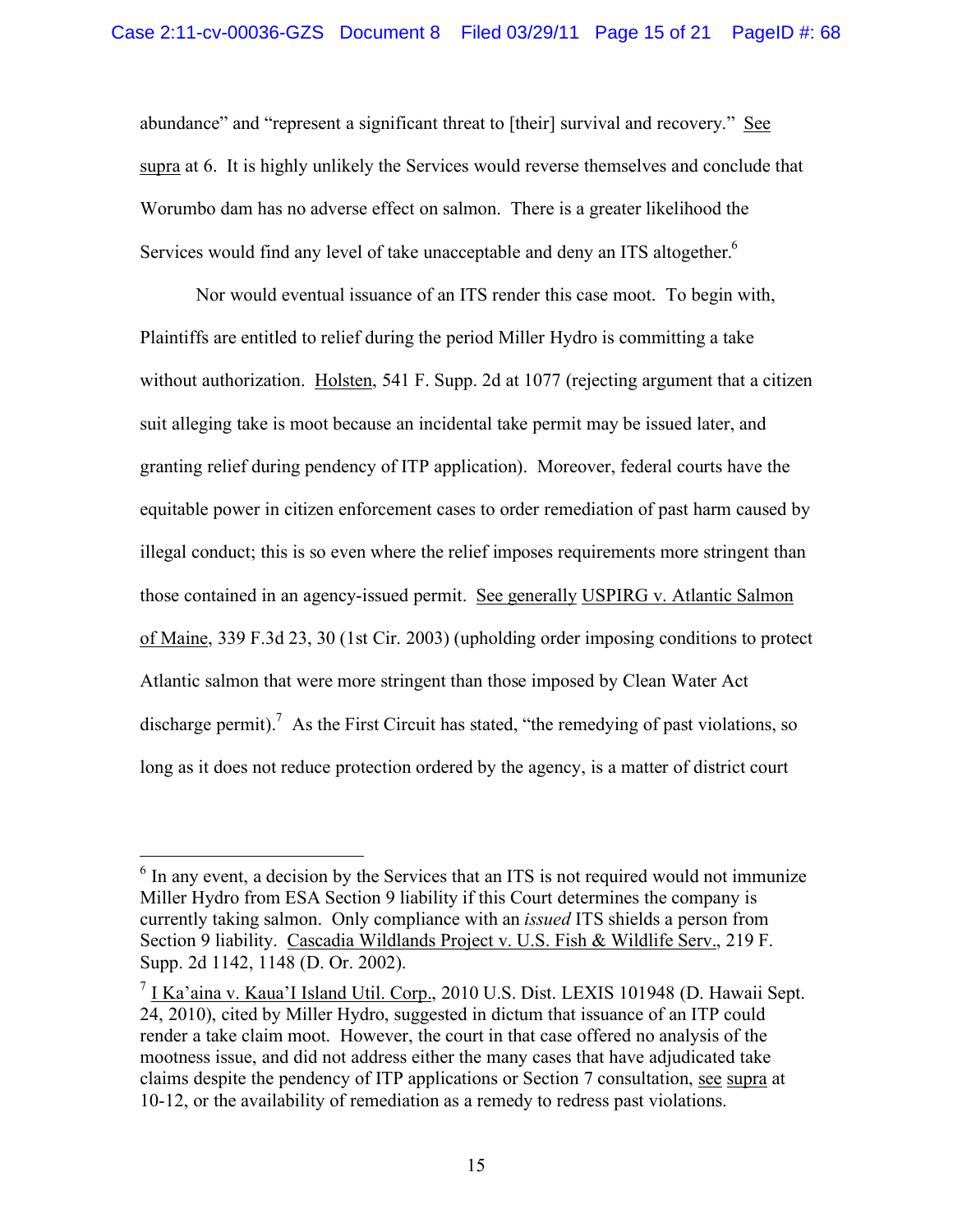judgment reviewed for abuse of discretion." Id.<sup>8</sup>

With respect to hardship, Miller Hydro pointedly ignores the fact that the Androscoggin River population of salmon is nearly extinct, and that delay only worsens their plight. There is no deadline by which the Services must complete the consultation process. 16 U.S.C. § 1536(b)(2) ("Consultation under [16 U.S.C. § 1536(a)(3)] shall be concluded within such period as is agreeable to the Secretary, the Federal agency, and the [license] applicant concerned."). And the Services' track record in timely addressing requests for incidental take authorization in Maine is less than stellar. Martin, 623 F.3d at 23 (as of October 2010, USFWS had taken no action on ITP application filed in August 2006 seeking authorization for trapping program to incidentally take lynx). Miller Hydro seeks immunity from potential liability while the administrative process plays out on some unspecified timetable, but in the meantime its Worumbo dam hastens the demise of a species. Such a view of the ESA is diametrically opposed to Congress' intent in enacting the statute. Tennessee Valley Auth. ("TVA") v. Hill, 437 U.S. 153, 184 (1978) ("The plain intent of Congress in enacting this statute was to halt and reverse the trend toward species extinction, whatever the cost.").

## **II. THE COURT SHOULD NEITHER DECLINE TO EXERCISE JURISDICTION NOR STAY THIS CASE.**

As an alternative, Miller Hydro asks the Court to either (a) invoke the doctrine of primary jurisdiction and abstain from hearing the case or (b) stay the case during the

 $8$  Further, as part of the injunctive relief in that case, the district court ordered defendants to operate "in strict compliance with" any permit ultimately issued. USPIRG v. Atlantic Salmon of Maine, 257 F. Supp. 2d 407, 432-33, 435 (D. Me. 2003). The Court here could similarly order Miller Hydro to operate Worumbo dam in compliance with any take authorization it receives, and for this reason, too, this case would not be rendered moot by the issuance of an ITS.

 $9^9$  To Plaintiffs knowledge, final action on that ITP application still has not been taken.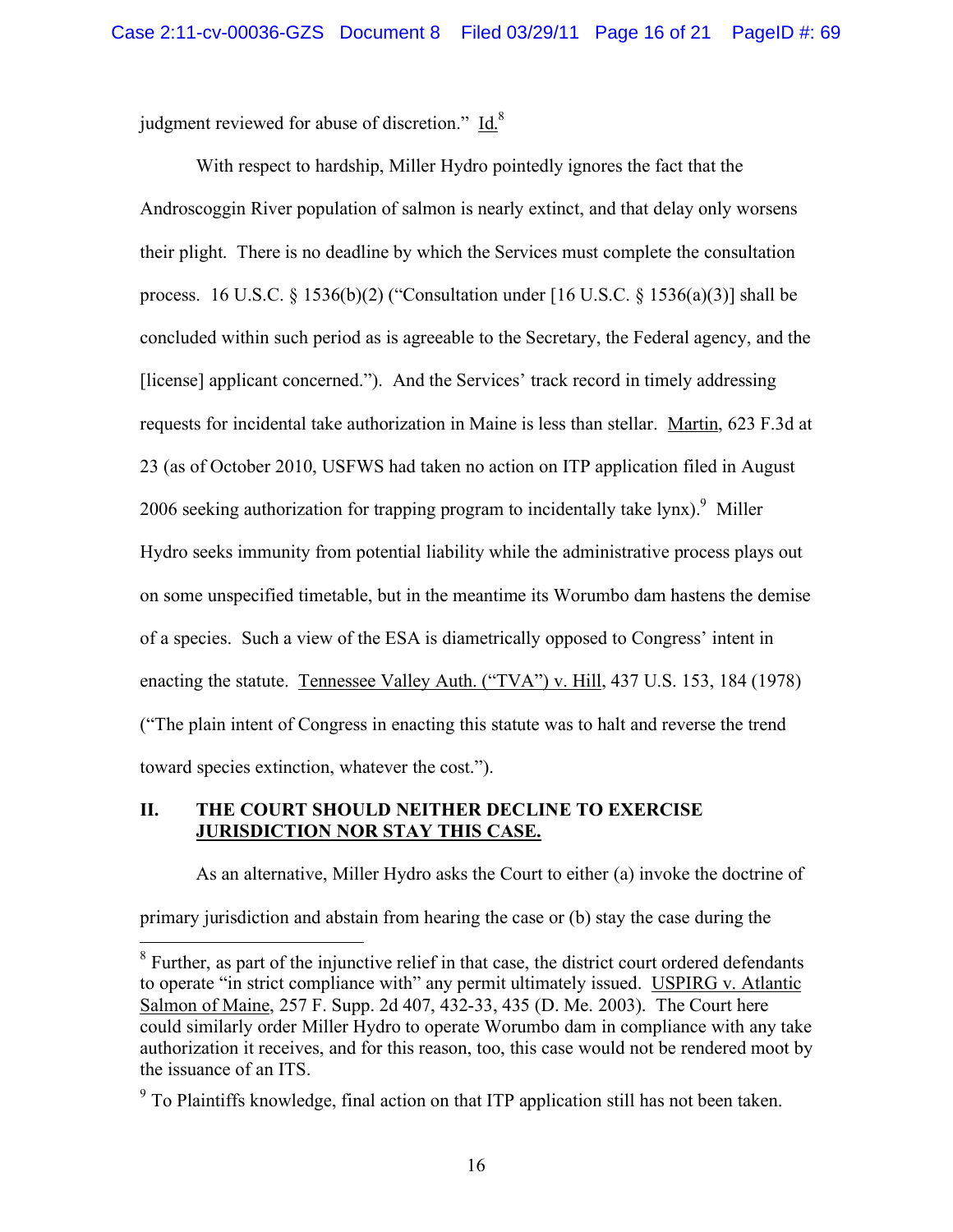pendency of the Section 7 consultation process. The primary jurisdiction and stay analyses are essentially the same. St. Bernard Citizens for Envl. Quality v. Chalmette Ref., 348 F. Supp. 2d 765, 767 (E.D. La. 2004).

Federal courts have a "virtually unflagging obligation … to exercise the jurisdiction given to them." Chico Serv. Station v. Sol Puerto Rico Ltd., 2011 U.S. App. LEXIS 1568, at \*19 (1st Cir. Jan. 26, 2011) (citation omitted). Similarly, the moving party must overcome a "heavy burden" to prevail on a stay motion. E.g., Chalmette Refining, 348 F. Supp. 2d at 767 (citation omitted); Amersham Int'l v. Corning Glass Works, 108 F.R.D. 71, 72 (D. Mass. 1985).

Here, "enforcement of the ESA's prohibition against the 'take' of endangered or threatened species has been placed squarely within the jurisdiction of the courts through the ESA citizen suit provision." Coho Salmon v. Pacific Lumber Co., 61 F. Supp. 2d 1001, 1016 (N.D. Cal. 1999) (declining to invoke primary jurisdiction doctrine in ESA take case despite defendant's pending application for incidental take permit). As the First Circuit recently stated, the circumstances justifying abstention from jurisdiction in a citizen enforcement suit "will be exceedingly rare." Chico Service, 2011 U.S. App. LEXIS 1568, at \*28; see also Atlantic Salmon of Maine, 339 F.3d at 34 ("primary jurisdiction should be invoked sparingly where it would preempt a citizen suit under the Clean Water Act") (citation omitted); Maine People's Alliance v. Holtrachem Mfg., 2001 U.S. Dist. LEXIS 11162, at \*23 (D. Me. Jan. 8, 2001) (primary jurisdiction is to be invoked in citizen suit "most sparingly, if at all").

Federal environmental statutes "specifically delineate the narrow circumstances in which agency actions may interfere with citizen enforcement," and abstention from

17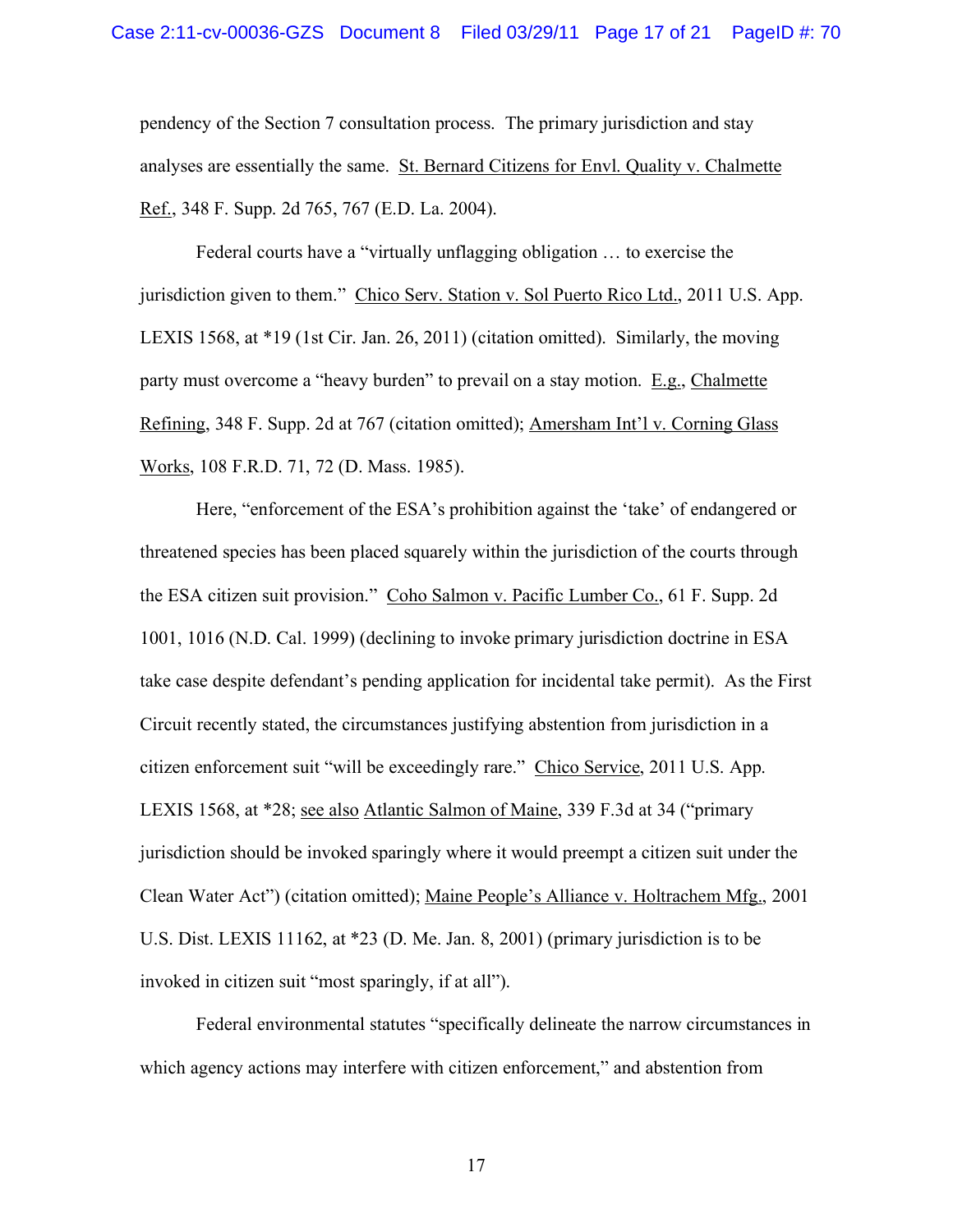jurisdiction in other circumstances "would 'frustrate Congress's intent, as evidenced by its provisions for citizen suits, to facilitate broad enforcement of environmental protection laws and regulations.'" Chalmette Refining, 348 F. Supp. 2d at 768 (citations omitted); Chico Serv., 2011 U.S. App. LEXIS 1569, at \*28 (noting "Congress's careful delineation of the limited situations in which federal courts must refrain from hearing citizen suits"); Holtrachem, U.S. Dist. LEXIS 11162, at \*23. As discussed supra at 10, neither of the ESA provisions under which government actions preclude a citizen "take" suit is present here.

This is not one of those rare cases in which a deviation from the jurisdictional scheme devised by Congress is justified. Special expertise is not needed to determine whether Miller Hydro is taking Atlantic salmon; the federal courts routinely make "take" determinations. E.g., Martin, 623 F.3d at 29 (court ruled Maine violated ESA by taking lynx); Strahan v. Coxe, 127 F.3d 155, 163-165 (1st Cir. 1997) (court ruled Massachusetts violated ESA by taking whales); Palila v. Hawaii Dep't of Land & Natural Resources, 852 F.2d 1106, 1109-1110 (9th Cir. 1988) (court ruled Hawaii violated ESA by taking endangered bird species); AWI v Beech Ridge Energy LLC, 675 F. Supp. 2d 540, 564- 580 (D. Md. 2009) (court ruled wind turbines take Indiana bats); Loggerhead Turtle, 896 F. Supp. at 1177 (M.D. Fla. 1995 (in rejecting primary jurisdiction argument, court found USFWS expertise not needed to determine whether defendant is taking endangered turtles). $10$ 

 $10$  Babbitt v. Sweet Home Chapter of Communities for a Greater Oregon, 515 U.S. 687, 703, 708 (1995) does not hold otherwise. The issue in that case was not whether a particular party was committing a take. Rather, that case involved a challenge to a USFWS regulation interpreting the term "harm" under the ESA's definition of "take." The Court simply stated that in construing the validity of such a regulation, courts should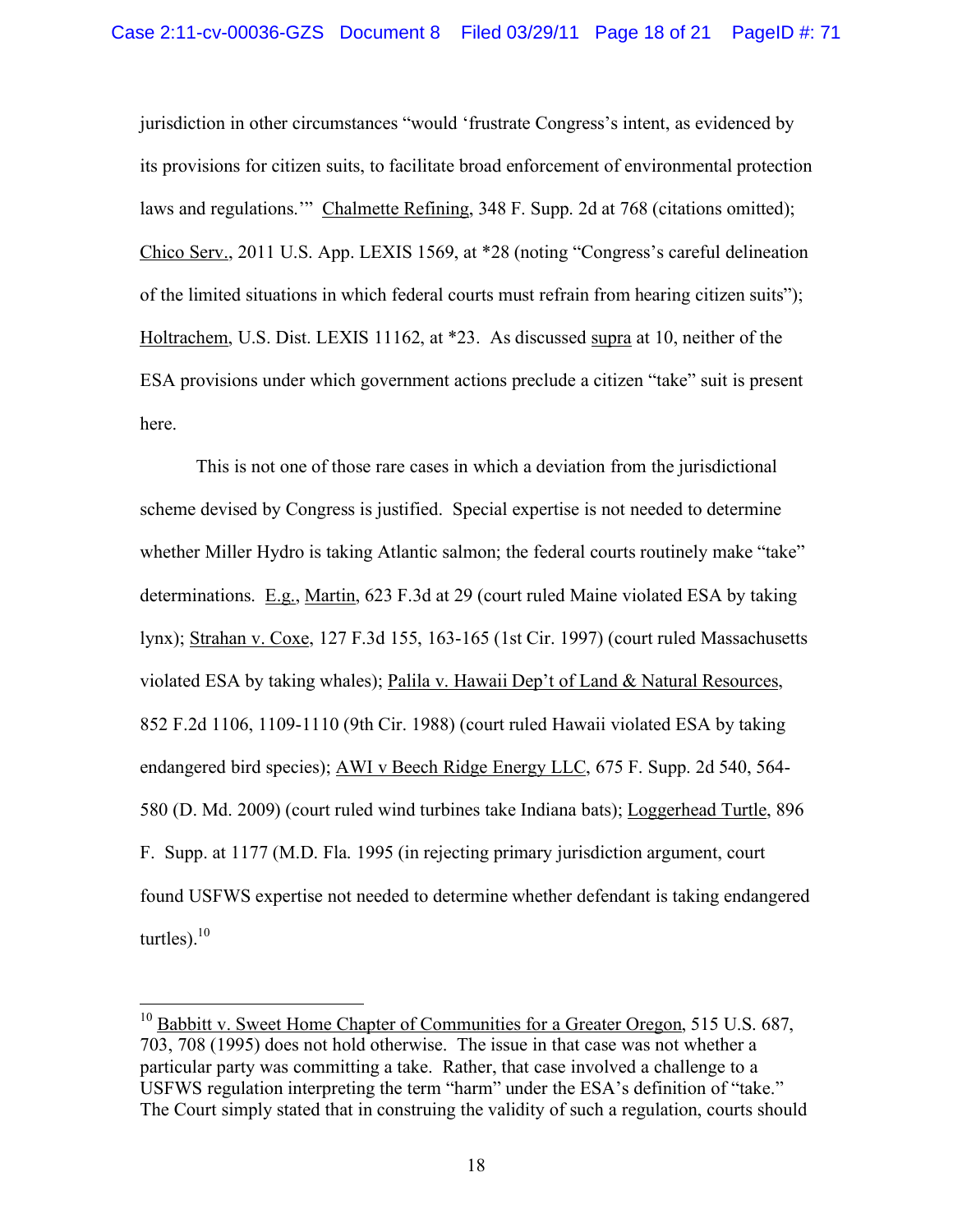Moreover, staying this case or declining jurisdiction would be anathema to strong enforcement of the ESA. As the Supreme Court concluded in the seminal case of TVA v. Hill, 437 U.S. at 174, "examination of the language, history, and structure of [the ESA] indicates beyond doubt that Congress intended endangered species to be afforded the highest of priorities." See also AWI v. Martin, 2008 U.S. Dist. LEXIS 97765, at \*70 (D. Me. 2008) (quoting TVA v. Hill in denying request to stay ESA citizen suit while ITP application was pending); Holsten, 541 F. Supp. 2d at 1077 (stay denied despite pendency of ITP application). Under Miller Hydro's view of the Act, the company should be left free to await the culmination of the Section 7 consultation process before taking steps to meaningfully protect salmon, even though it had years of warning that the Androscoggin River salmon would be listed as endangered. See Complaint ¶ 34. This is not the result envisioned by the ESA. TVA v. Hill, 437 U.S. at 177 (the "dominant theme" in congressional discussion of the Act was the "'overriding need to devote whatever effort and resources were necessary to avoid further diminution of ... wildlife resources'") (citation omitted).

Lastly, Miller Hydro does not demonstrate that any hardship or inequity will occur by proceeding with the case, much less that such considerations could outweigh the strong federal interest in preserving the Atlantic salmon. See generally Landis v. North American Co., 299 U.S. 248, 255 (1936) ("[A] suppliant for a stay must make out a clear case of hardship or inequity in being required to go forward, if there is even a fair possibility that the stay for which he prays will work damage to someone else."). Rather,

 $\overline{a}$ 

give deference to the agency's interpretation. Further, proceeding with the instant case is perfectly *consistent* with the Services' finding that dams on the Androscoggin River are both a primary cause of the near extinction of the river's Atlantic salmon population and a significant impediment to that population's revival.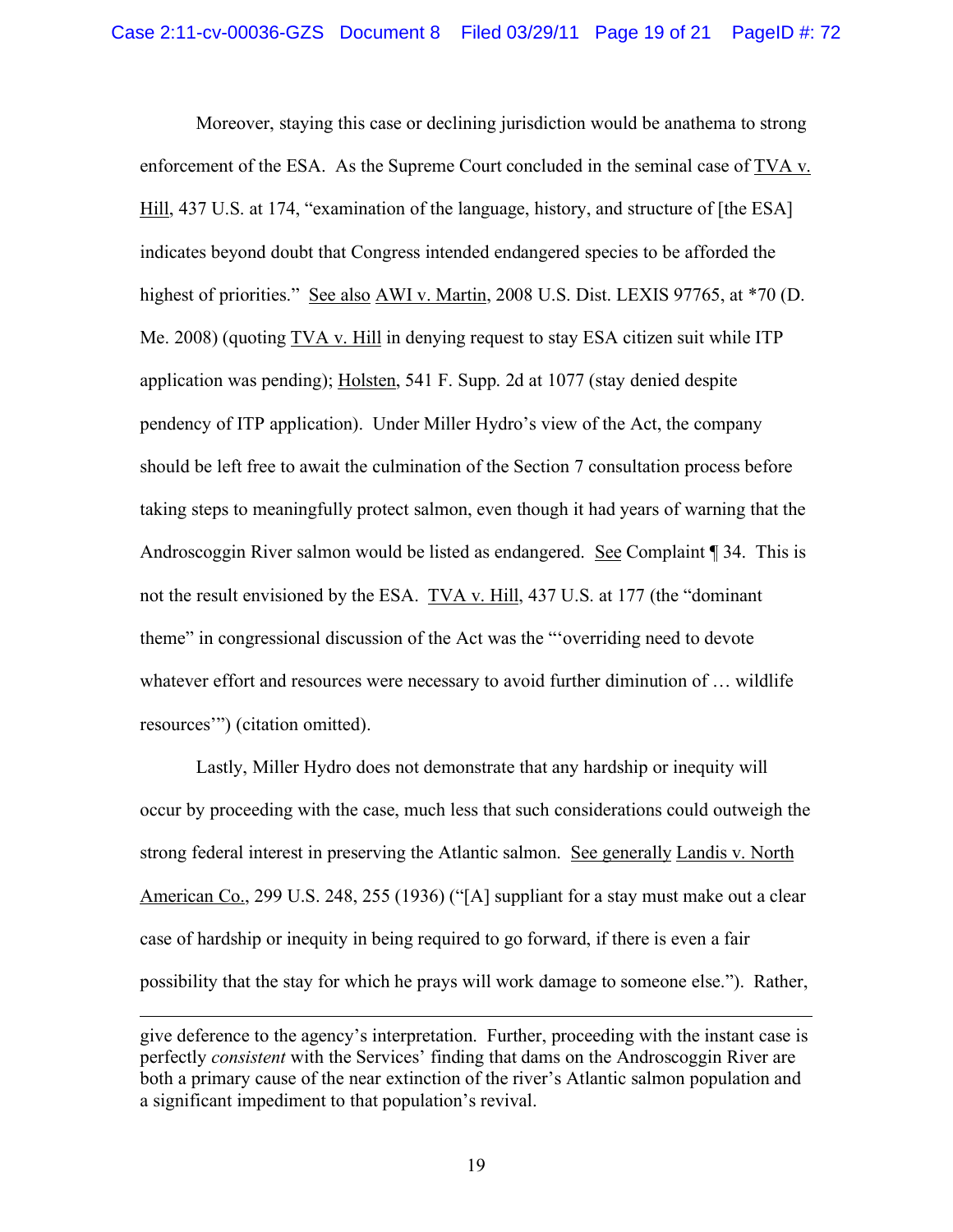it is staying the case that presents the greater risk of harm, both because the survival of a national resource is at risk and because (assuming for purposes of this motion that Plaintiffs' allegations are true) an unlawful take is ongoing. See Martin, 2008 U.S. Dist. LEXIS 97765, at \*70 (denying State of Maine's motion to stay ESA take suit pending its application for an incidental take permit, where "to stay the case would sanction an ongoing violation of the ESA."). $^{11}$ 

## **CONCLUSION**

For the reasons set forth above, Miller Hydro's motion should be denied.

Dated: March 29, 2011

David A. Nicholas Bruce M. Merrill Newton, Massachusetts 02460 Portland, Maine 04101 (617) 964-1548 (207) 775-3333 dnicholas@verizon.net mainelaw@maine.rr.com

44 Winter Street, 4th Floor 1402 Third Ave., Suite 715 Boston, Massachusetts Seattle, Washington 98101 (617) 747-4333 (206) 568-2853 josh.kratka@verizon.net cccnelc@aol.com

 $\sqrt{s}$ / $\sqrt{s}$ / $\sqrt{s}$ / $\sqrt{s}$ / $\sqrt{s}$ / $\sqrt{s}$ / $\sqrt{s}$ / $\sqrt{s}$ / $\sqrt{s}$ / $\sqrt{s}$ / $\sqrt{s}$ / $\sqrt{s}$ / $\sqrt{s}$ / $\sqrt{s}$ / $\sqrt{s}$ / $\sqrt{s}$ / $\sqrt{s}$ / $\sqrt{s}$ / $\sqrt{s}$ / $\sqrt{s}$ / $\sqrt{s}$ / $\sqrt{s}$ / $\sqrt{s}$ / $\sqrt{s}$ / $\sqrt{s}$ / $\sqrt{s}$ / $\sqrt{s}$ / $\sqrt{s}$ / $\sqrt{s}$ / $\sqrt{s}$ / $\sqrt{s}$ / $\sqrt{s$ 20 Whitney Road 225 Commercial Street Suite 501

Joshua R. Kratka (*Pro hac vice*) Charles C. Caldart (*Pro hac vice*) National Environmental Law Center National Environmental Law Center

 $11$  I Ka'aina, the ESA stay case on which Miller Hydro relies, involved both a considerably different fact pattern from that of the instant case and a degree of federal government involvement considerably more advanced than is present here. In I Ka'aina, the United States was readying a criminal prosecution against the defendant for past takes of an endangered species, and the defendant in that case requested a stay of a related citizen suit action addressing alleged ongoing takes of the same species. The defendant requested a stay of the civil action to protect its Fifth Amendment rights against selfincrimination. After an analysis of the Ninth Circuit's "Keating factors" (designed to determine whether a criminal defendant's Fifth Amendment rights justify a stay of a civil action), the Hawaii court granted a four-month partial stay of discovery in the citizen suit, but allowed the plaintiff to take discovery in the interim on the issues relevant to an anticipated motion for preliminary injunction. 2010 U.S. Dist. LEXIS 101948, at \*24-27 This is hardly comparable to, or probative of, the situation before the Court here.